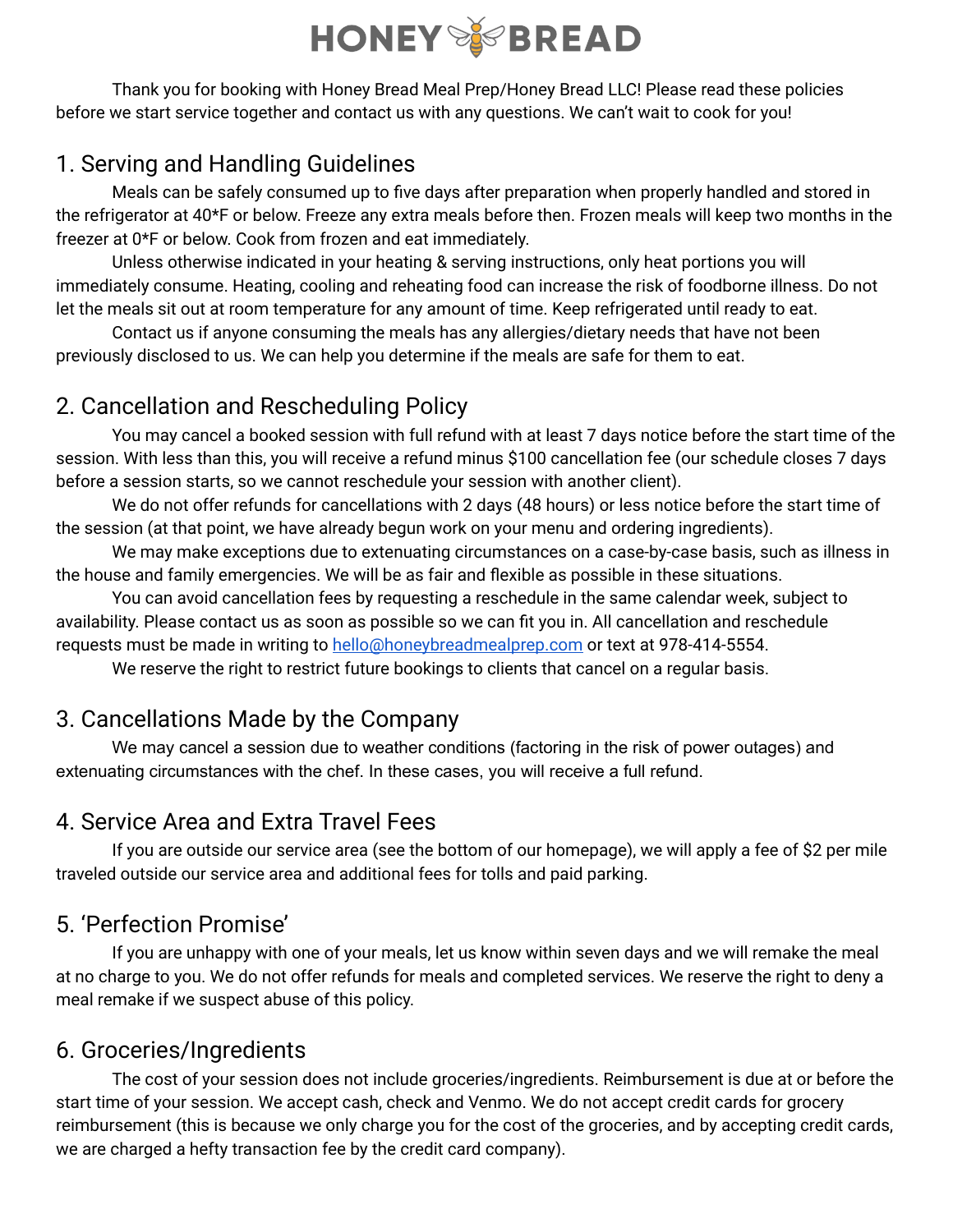

We obtain all groceries through stores with delivery or curbside pickup. We charge a \$80 fee for each store shopped that does not offer curbside pickup or delivery. If you prefer to do the shopping yourself, we can send you a list of groceries needed for your session.

#### 7. Session Time Length and Meals Per Session

Sessions may take more or less than their allotted time and is not a guarantee of a specific session time length. Estimated number of meals and servings for the session depends upon the complexity of the meals being requested.

#### 8. Included and Extra Services

Your session includes menu consultation, grocery shopping, cooking, packing your meals and cleaning up. We do not begin work on your session (creating the menu, sourcing ingredients, etc.) until we have scheduled and received full payment for your session.

After cooking, we clean your kitchen "as if we were never there". This means that we leave your kitchen in a similar (or slightly better) state of cleanliness as when we arrived. We offer extra services such as fridge/pantry organization at a rate of \$80/hour (charged as 15-minute increments).

## 9. Cooking for Special Diets, Allergies and Medical Conditions

Our first priority is always ensuring the safety and nutrition of the meals we prepare. Before your session, please notify us of any allergies, dietary needs and/or restrictions for anyone that may consume the meals we prepare by carefully filling out our pre-service form. <https://forms.gle/v9aYc34EGRJCVAhR7>. Keep us updated with any changes.

Before every session, we will send you a link containing your menu and the ingredients we will use. You must approve the menu before we can cook for your session.

We may need to occasionally substitute ingredients (sometimes the store is out of a certain ingredient we have listed on your menu). If the ingredient matches your dietary needs as indicated on your pre-service form and does not significantly change the dish, we may not notify you of this change. If the ingredient may cause a dietary issue or significantly alters the dish, we will inform you to make sure the substitution is acceptable.

Our service is not intended to diagnose, treat, cure or prevent any disease. Please consult with your healthcare professional as needed to ensure the meals are appropriate for your needs.

## 10. How The Meals are Packed

By default, your meals will be packed "family style" (packed in bulk in large containers so family members can serve themselves throughout the week). But we can definitely pack your meals in ready-to-go, portioned containers!

Since individually packing servings takes considerable time away from cooking, we can cook one less meal than your session type designates. For example, if you book a "Queen Bee" session with 5 meals, we will be able to prepare 4 meals with individually packed servings.

We will also need to charge a container fee (usually about \$25 - we'll charge whatever our cost is to order the containers through Amazon). We will also charge the container fee again as needed if we need to order more containers for your meals in the future.

Please ensure you have plenty of space in your fridge and/or freezer. Individually packed containers take up a lot of space, so be ready for it!